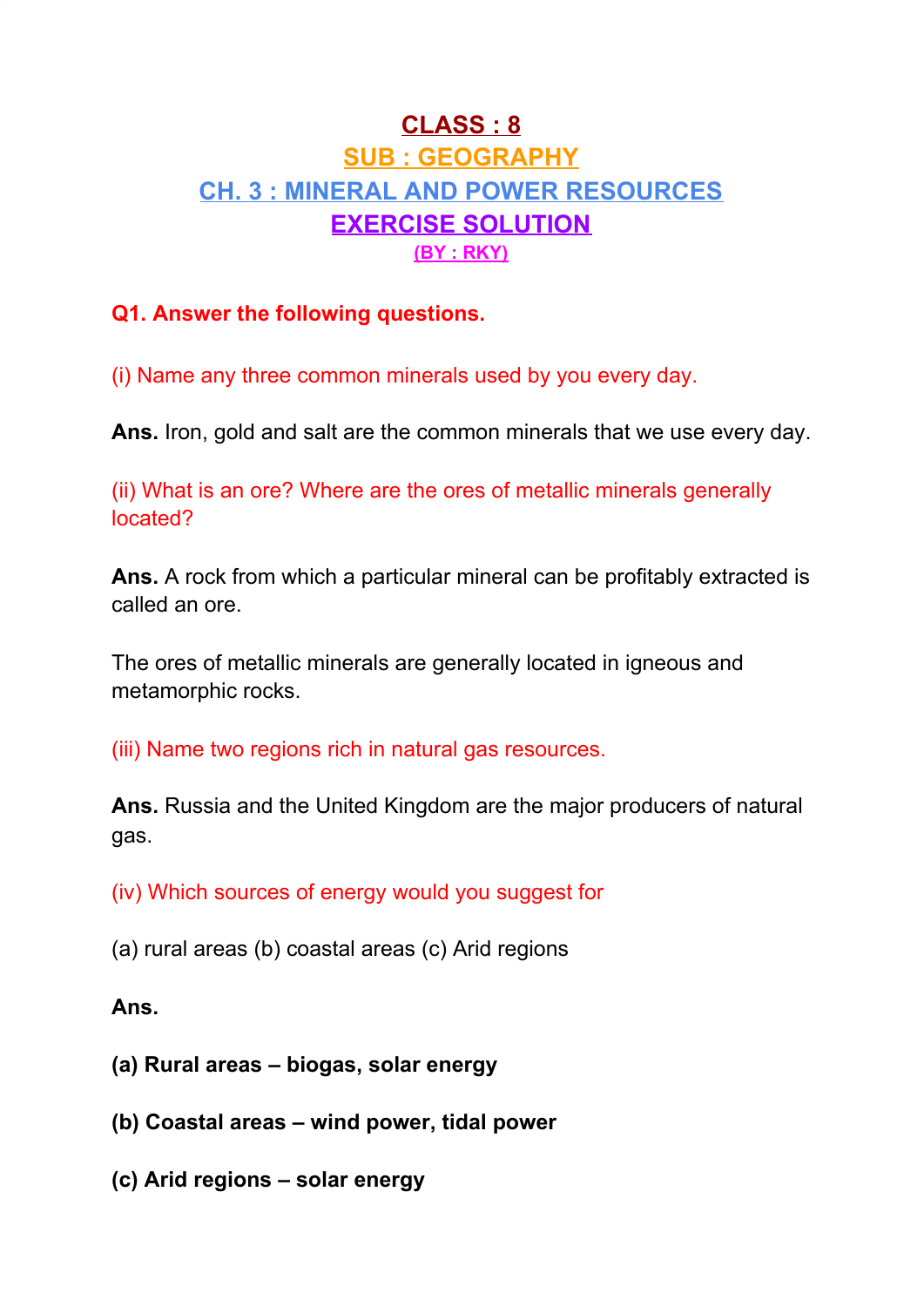# (v) Give five ways in which you can save energy at home.

### **Ans. We can save energy at home by the following five ways :**

- (i) Switching off the electrical appliances when not in use.
- (ii) Using pressure cooker to cook food.
- (iii) Promoting the use of solar energy.
- (iv) Covering the short distances using bicycles or by walking.
- (v) Turning off the car's engine at a red light .

# **Q2. Tick the correct answer.**

- (i) Which one of the following is NOT a characteristic of minerals?
- (a) They are created by natural processes.
- (b) They have a definite chemical composition.
- (c) They are inexhaustible.
- (d) Their distribution is uneven.

#### **Ans. (c) They are inexhaustible**☑

(ii) Which one of the following is a leading producer of copper in the world?

- (a) Bolivia
- (b) Ghana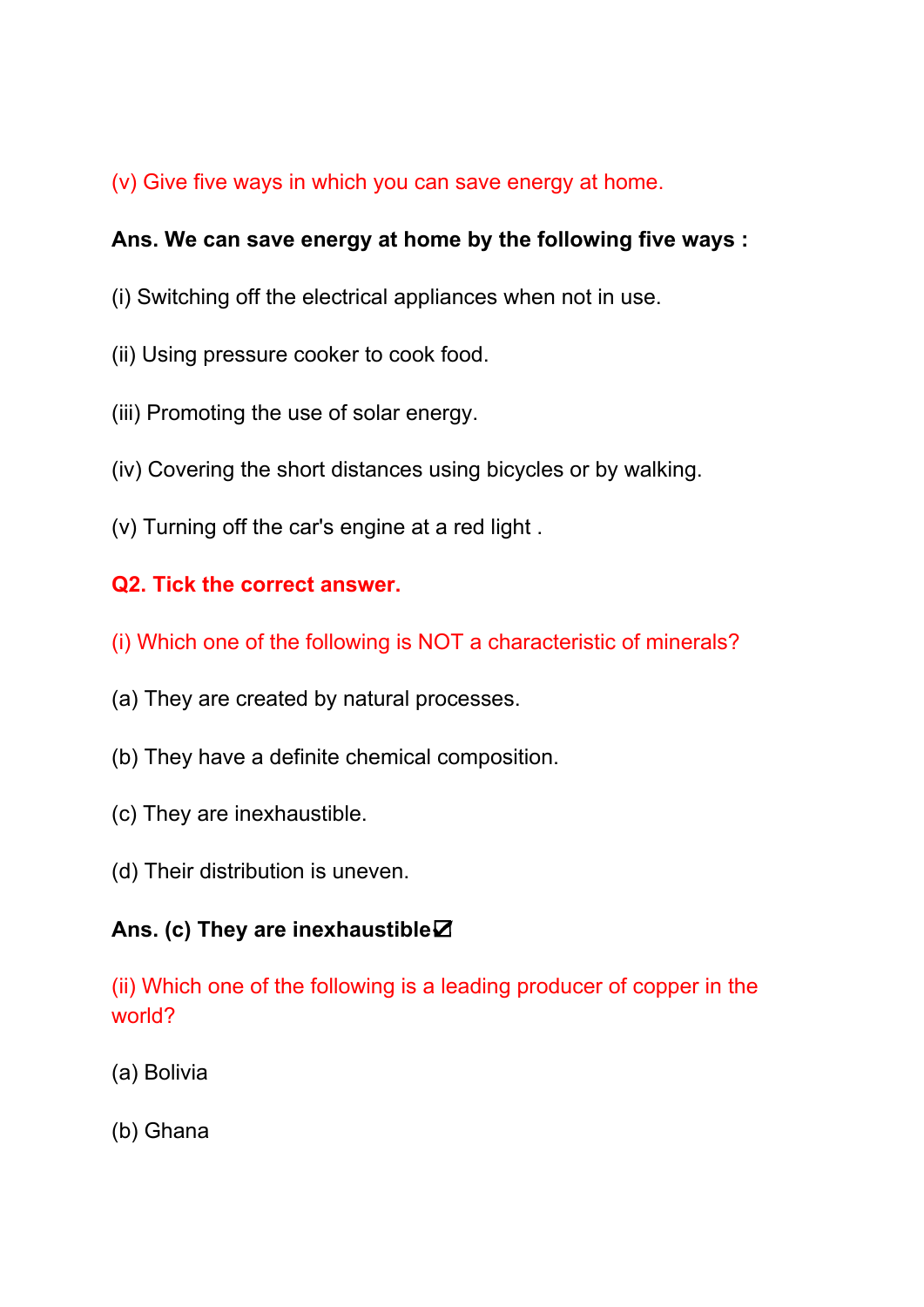(c) Chile

(d) Zimbabwe

# **Ans. (c) Chile**☑

(iii) Which one of the following practices will NOT conserve LPG in your kitchen.

- (a) Soaking the dal for some time before cooking it.
- (b) Cooking food in a pressure cooker.
- (c) Keeping the vegetables chopped before lighting the gas for cooking.
- (d) Cooking food in an open pan kept on low flame.

# **Ans. (d) Cooking food in an open pan kept on low flame.**☑

#### **Q3. Give reasons.**

(i) Environmental aspects must be carefully looked into before building huge dams.

**Ans.** Construction of a huge dam causes large scale destruction of the natural habitats of plants and wild animals living in the area. This disturbs the local ecosystem. Hence, environmental aspects must be carefully looked into, before building huge dams.

(ii) Most industries are concentrated around coal mines.

**Ans.** Coal is a source of energy in most industries. It is also used as raw material for several important industries. Hence most of the industries are located around coal mines.

(iii) Petroleum is referred to as "black gold".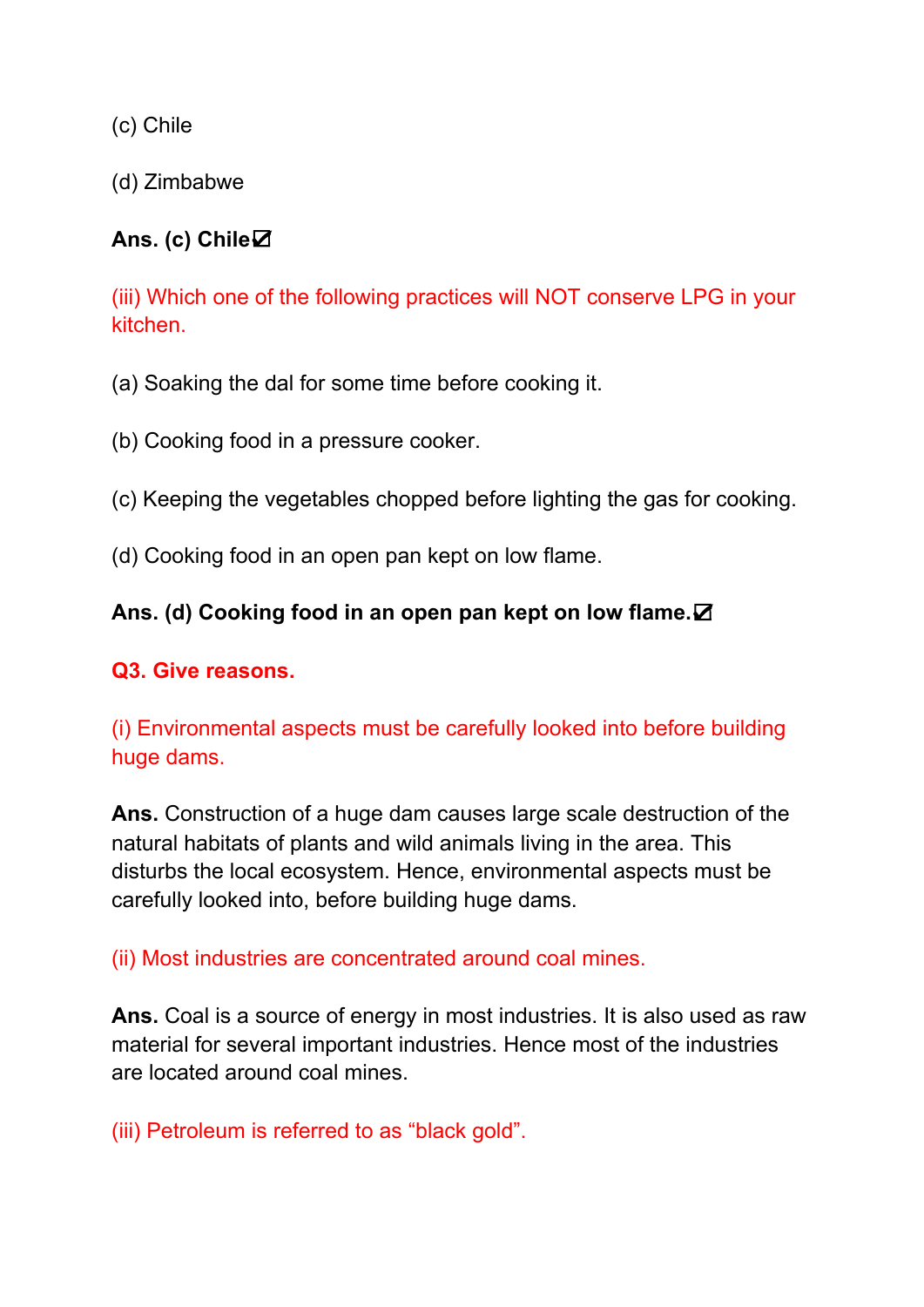**Ans.** Petroleum is a thick black liquid. It is an extremely valuable fossil fuel. A variety of products that we use in our daily life like – kerosene, diesel, petrol, wax, plastics, lubricants, etc., are all produced from petroleum. Hence, it is also known as "black Gold".

(iv) Quarrying can become a major environmental concern.

# **Ans. Quarrying can become a major environmental concern due to the following reasons:**

(i) It involves the clearing of surface vegetation that destroys the humus present in top soil which is much required for the growth of plants.

(ii) It involves the use of explosives to break the huge chunks of rocks. This leads to massive noise pollution.

(iii) Blasting done for the purpose of quarrying generates great vibrations that can damage nearby constructions like civilian buildings, dams, etc.

(iv) The quarrying process also generates a lot of dust that causes air pollution.

(v) Quarrying also destroys natural vegetation and thus the habitat of many wild animals.

# **Q4. Distinguish between the following.**

(i) Conventional and non conventional sources of energy

#### **Ans. Conventional sources of energy :**

(i) These are the sources of energy which have been in common use for a long time.

(ii) They are exhaustible.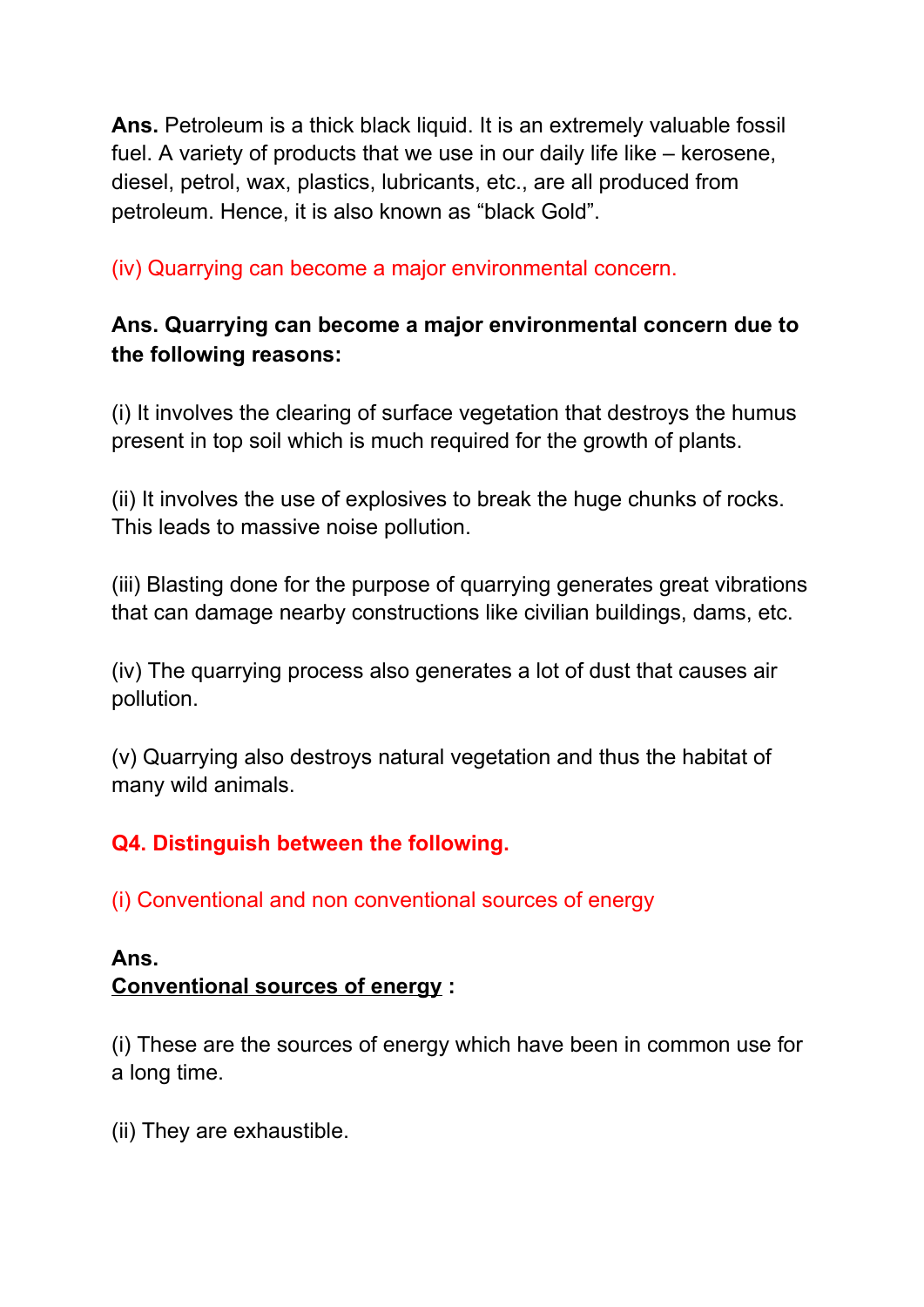- (iii) They cause large scale pollution.
- (iv) Examples include firewood and fossil fuels.

### **Non-conventional sources of energy :**

(ii) These are the alternative sources of energy which are not commonly used.

(ii) They are inexhaustible.

(iii) They do not cause any type of pollution, thus are environment friendly.

(iv) Examples include solar energy, nuclear energy, wind energy, etc.

(ii) Biogas and natural gas

#### **Ans.**

#### **Biogas :**

(i) It is obtained from the decomposition of organic matter like dead plants, animal dung, kitchen waste, etc.

- (ii) It is a renewable source of energy.
- (iii) It pollutes the environment since it releases carbon dioxide in the air.
- (iv) It is used for domestic purposes like cooking and lighting.

#### **Natural Gas :**

(i) It is obtained as a by-product during the extraction of petroleum.

(ii) It is a non-renewable source of energy.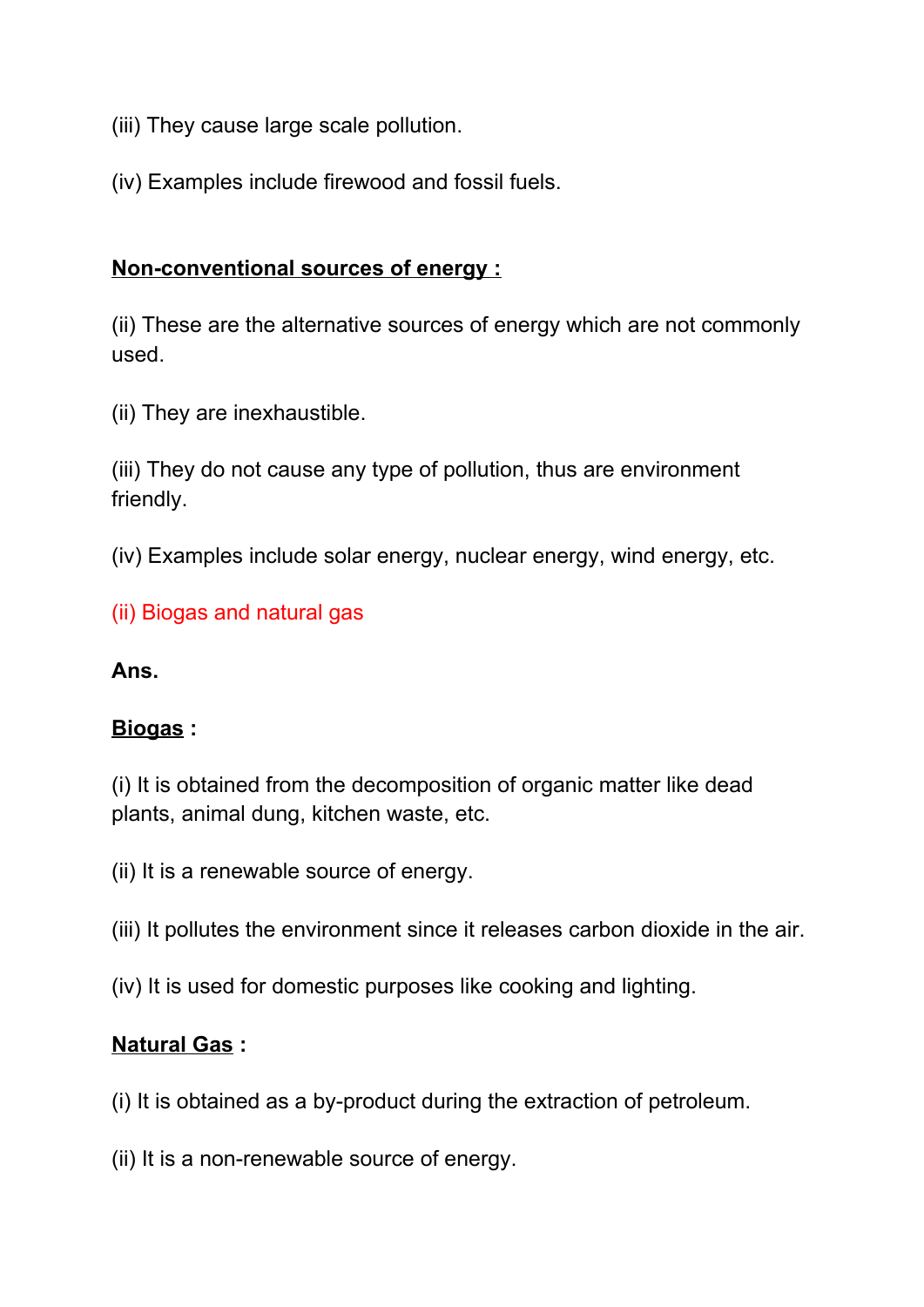(iii) It is a clean fuel.

(iv) It is used for domestic purposes, in industries and also as a fuel to run vehicles.

(iii) Ferrous and nonferrous minerals

**Ans.**

# **Ferrous Minerals :**

- (i) Ferrous minerals contain iron.
- (ii) Examples include iron ore, manganese and chromites.

# **Nonferrous minerals :**

- (i) Non-ferrous minerals do not contain iron.
- (ii) Examples include gold, silver, copper, lead, etc.

# (iv) Metallic and nonmetallic minerals

#### **Ans.**

# **Metallic Minerals :**

- (i) A mineral containing metal in raw form is called a metallic mineral.
- (ii) Examples include bauxite and manganese.

# **Nonmetallic Minerals :**

(i) A mineral that does not contain metal is called a non-metallic mineral.